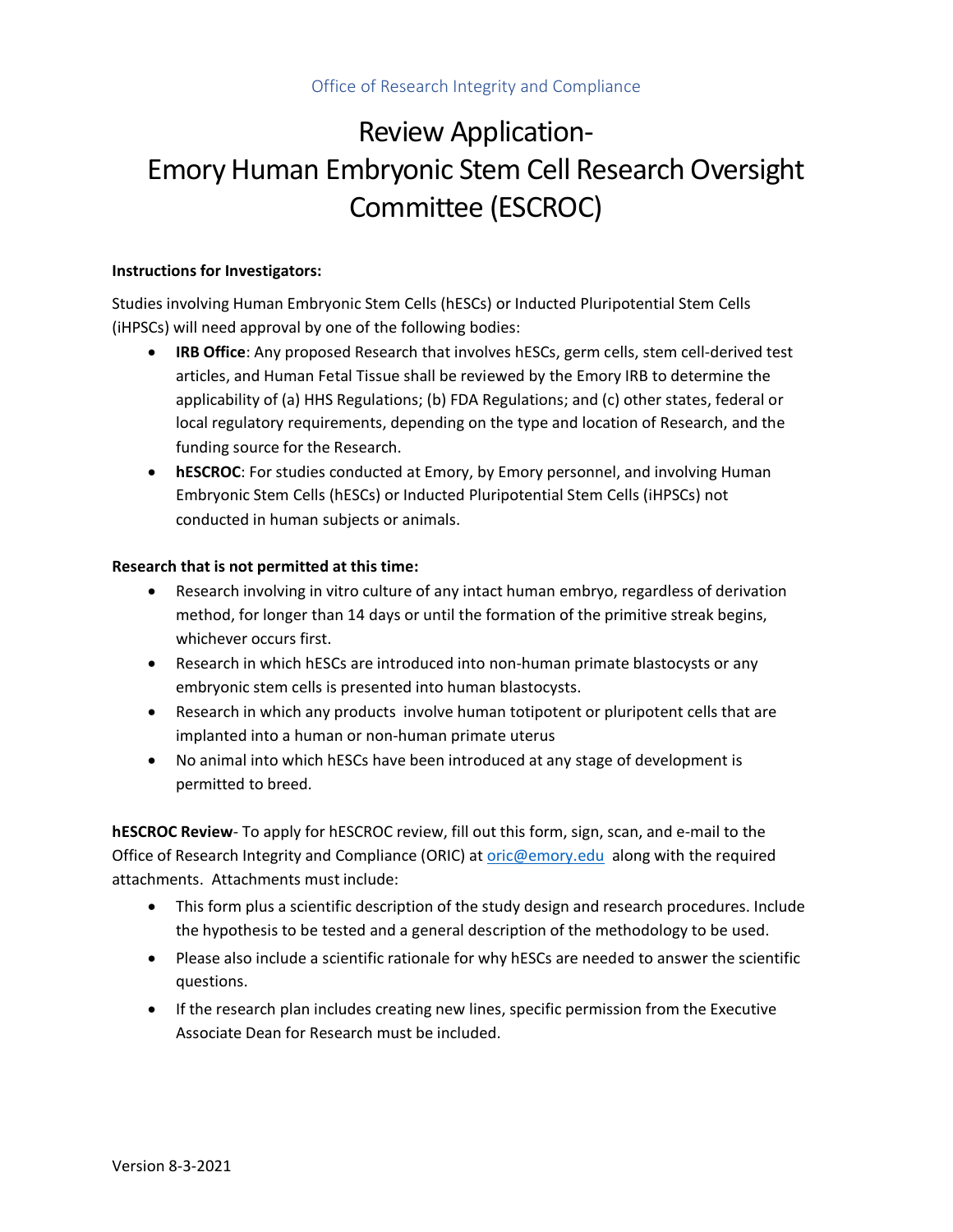| Identifying Information<br>Α.                                                                                 |                                      |                                                      |            |                                                                                          |  |
|---------------------------------------------------------------------------------------------------------------|--------------------------------------|------------------------------------------------------|------------|------------------------------------------------------------------------------------------|--|
| Title of Research Project:                                                                                    |                                      |                                                      |            |                                                                                          |  |
|                                                                                                               |                                      |                                                      |            |                                                                                          |  |
| Principal Investigator:                                                                                       |                                      |                                                      |            |                                                                                          |  |
| First Name:                                                                                                   | Last Name:                           |                                                      | Degree(s): | Title:                                                                                   |  |
|                                                                                                               |                                      |                                                      |            |                                                                                          |  |
|                                                                                                               | Fax:                                 |                                                      |            | E-mail:                                                                                  |  |
| Campus Phone:                                                                                                 |                                      |                                                      | Pager:     |                                                                                          |  |
|                                                                                                               |                                      |                                                      |            |                                                                                          |  |
| Campus Address:                                                                                               |                                      |                                                      |            |                                                                                          |  |
| Conflict of Interest? <sup>1</sup>                                                                            | Yes                                  | No                                                   |            |                                                                                          |  |
| Protocol Correspondent:                                                                                       |                                      |                                                      |            |                                                                                          |  |
| First Name:                                                                                                   |                                      | Last Name:                                           |            |                                                                                          |  |
| Campus Phone:                                                                                                 | Fax:                                 | E-mail:                                              |            |                                                                                          |  |
| Campus Address:<br>Conflict of Interest?                                                                      |                                      | No                                                   |            |                                                                                          |  |
|                                                                                                               | Yes                                  |                                                      |            |                                                                                          |  |
| Co-Investigators: (i.e. one who has <i>authority</i> over the conduct of the Research in the PI's<br>absence) |                                      |                                                      |            |                                                                                          |  |
| Name:                                                                                                         |                                      | Conflict of Interest?                                | Yes        | <b>No</b>                                                                                |  |
| Name:                                                                                                         |                                      | Conflict of Interest?<br>Yes<br><b>No</b>            |            |                                                                                          |  |
| Laboratory Personnel (i.e. anyone involved in the conduct of the Research)                                    |                                      |                                                      |            |                                                                                          |  |
| Name:                                                                                                         |                                      | Conflict of Interest?<br>No<br><b>Yes</b><br>$\perp$ |            |                                                                                          |  |
| Name:                                                                                                         |                                      | Conflict of Interest?<br><b>No</b><br>$\Box$<br>Yes  |            |                                                                                          |  |
| Name:                                                                                                         |                                      | Conflict of Interest?<br>Yes<br><b>No</b>            |            |                                                                                          |  |
| Name:                                                                                                         |                                      | Conflict of Interest?<br>Yes<br>No<br>$\mathsf{L}$   |            |                                                                                          |  |
| Name:                                                                                                         |                                      | Conflict of Interest?<br>Yes<br><b>No</b>            |            |                                                                                          |  |
| В.                                                                                                            |                                      |                                                      |            | Source of Funding (Check all that apply; use a separate application for Federally-funded |  |
| projects)                                                                                                     |                                      |                                                      |            |                                                                                          |  |
| □State of Georgia<br>$\sqsupset$ Federal<br>$\Box$ Commercial<br>$\square$ Foundation                         |                                      |                                                      |            |                                                                                          |  |
| $\Box$ Internal<br>$\Box$ Other (please specify):<br>Name of Sponsor(s):                                      |                                      |                                                      |            |                                                                                          |  |
|                                                                                                               |                                      |                                                      |            |                                                                                          |  |
| <b>Grant or Contract Title:</b>                                                                               |                                      |                                                      |            |                                                                                          |  |
| Grant of Contract #:                                                                                          |                                      |                                                      |            |                                                                                          |  |
| Cell Line Name/Number:                                                                                        |                                      |                                                      |            |                                                                                          |  |
| Principal Investigator of Grant or Contract:                                                                  |                                      |                                                      |            |                                                                                          |  |
| Facilities (Please check all that apply)<br>C.                                                                |                                      |                                                      |            |                                                                                          |  |
| On-Campus                                                                                                     | List Building(s) and Room Number(s): |                                                      |            |                                                                                          |  |
|                                                                                                               |                                      |                                                      |            |                                                                                          |  |
| Off-Campus<br>List Addresses:                                                                                 |                                      |                                                      |            |                                                                                          |  |
|                                                                                                               |                                      |                                                      |            |                                                                                          |  |